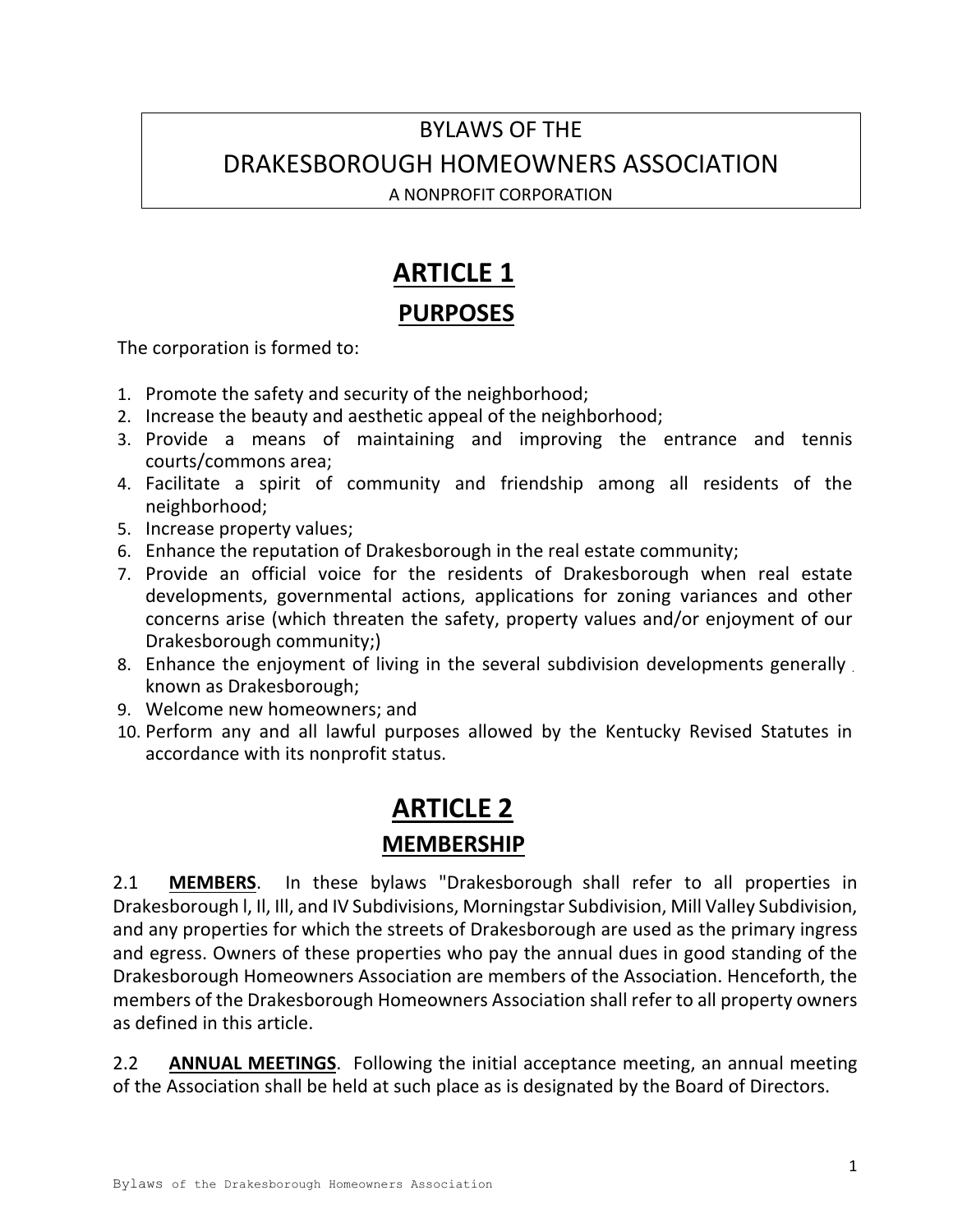2.3 **SPECIAL MEETINGS**. Special meetings of the directors may be called either by the President, a majority of the Board of Directors, or by the Secretary.

2.4 **NOTICE OF REGULAR MEMBERSHIP MEETINGS**. All DHA members shall receive written notice stating the place, day and hour of a proposed meeting. Such notice shall be given not less than seven days before the date of such meeting. This notice shall also contain the purpose or agenda for which the meeting is being called. All board meetings shall follow the agenda. Members who wish to be notified must provide an e-mail address at the time dues are paid for notice. The Board may give notice by filing meeting notice on the DHA website or newsletter. The Board will set aside 30 minutes at the conclusion of the meeting for DHA members to voice concerns and suggestions. The DHA member will email board members 7 days in advance of the items to discuss with an allocation of 5 minutes so all will have the opportunity to participate. The Board will respond within a reasonable time following the meeting. This is to give all DHA members the opportunity to be heard. The recent treasury report/minutes will be provided to any DHA member on written request by the treasurer or president.

2.5 **LIST OF MEMBERS**. The President shall keep a register of the names and addresses of all members compiled by the Secretary or Treasurer.

# **ARTICLE 3**

#### **MANAGEMENT**

3.1 **POWERS**. The business and affairs of the Association shall be vested in and managed by a Board of Directors.

3.2 **NUMBER TENURE AND ELECTION**. The Board of Directors shall be composed of six Directors. Directors shall be elected by a simple majority vote of the Directors at the annual meeting, or at a special meeting called for that purpose. Unless a Director dies, resigns, or is removed, each Director shall serve for a term of two years from January 1 to December 31, or until his or her successor has been duly qualified and elected. All Directors shall serve a two year term which can be extended by a simple majority vote of the Board. No more than one member of the same household can serve on the Board of Directors at any given time. All Directors must be current in all dues as a DHA member and must maintain compliance with the rules and regulations governing the subdivision including building restrictions along with zoning ordinances. Board members may not vote or participate in matters with a conflict of interest (self interest) and must reveal any conflict of interest.

3.3 **REGULAR AND SPECIAL MEETINGS OF THE BOARD OF DIRECTORS**. The Board of Directors shall meet at least once a quarter for competent management of the affairs of the Association. The President, Vice President, Secretary, Treasurer, or two of the Directors may call special and additional meetings at any time which may be held after notice has been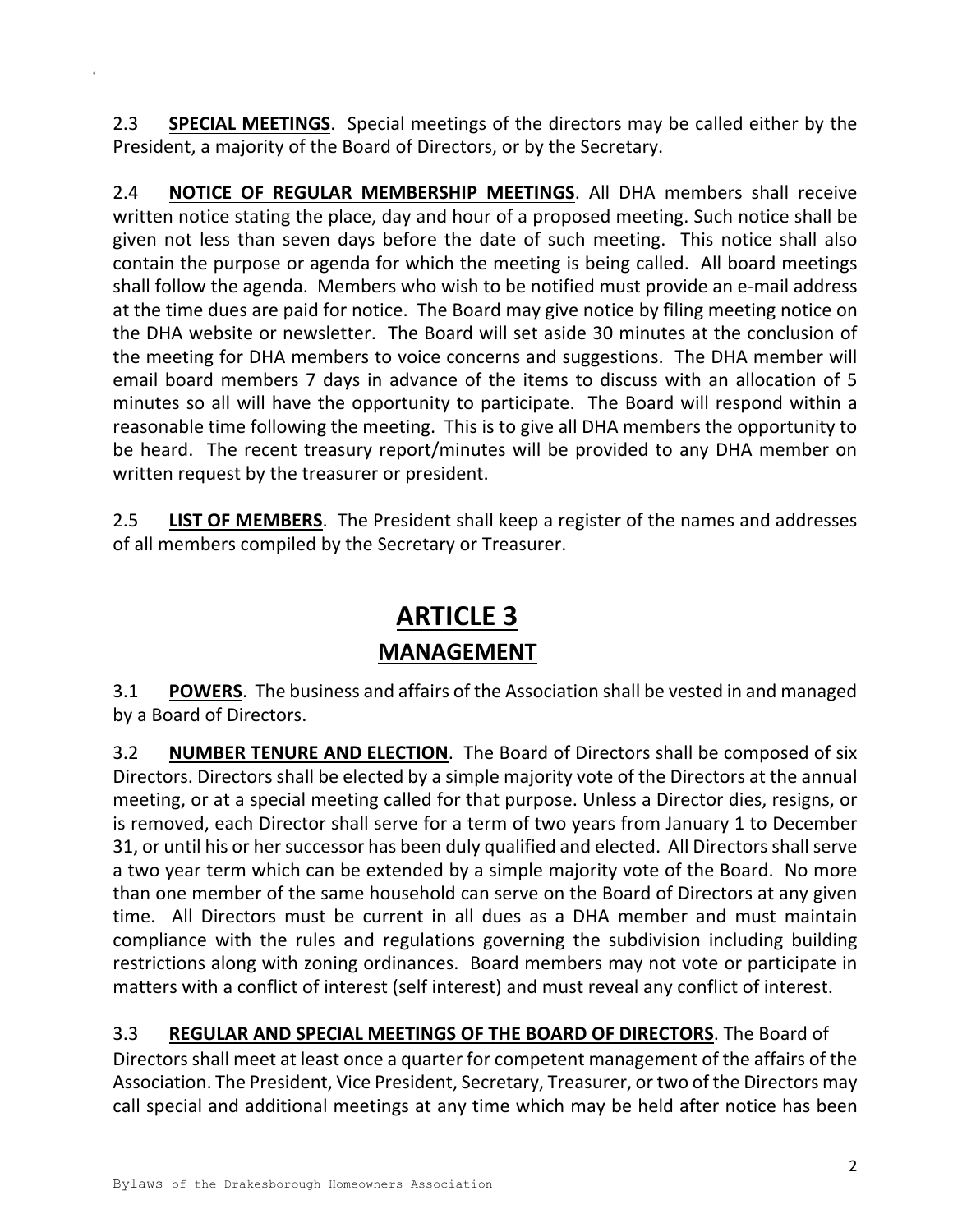given to each Director by telephone or by being delivered personally, telegraphed, e-mailed or mailed to each Director at such Directors address shown on the records of the Association at least five days before the meeting. The location of regular meetings shall be specified by the Board. All Drakesborouqh Homeowners Association members are encouraged and welcome to attend any regular meeting of the Board. Voting by Board may be by e-mail.

3.4 **QUORUM**. A majority of the Directors shall constitute a quorum for the transaction of business at any Board meeting.

3.5 **REMOVAL**. Any Director may be removed from office by a majority vote of the members at any regular or special meeting of the members expressly called for that purpose. Any Director may be removed from office by the affirmative vote of at least five Directors.

3.6 **UNEXCUSED ABSENCE**. Absence from two meetings of the Board shall be due cause for removal of a Director.

3.7 **VACANCIES**. At such time that a Director can no longer qualify as an owner of a lot, he or she shall thereupon cease to be a Director. Any vacancy occurring on the Board shall be filled by appointment by the remaining members of the Board. Such appointee shall serve during the unexpired term of such appointee's predecessor.

## **ARTICLE 4**

#### **POWERS AND DUTIES OF DIRECTORS**

4.1 **GENERAL POWERS**. Subject to any limitation in these Bylaws, the Articles of Incorporation, or the laws of the Commonwealth of Kentucky, all the business and affairs of the corporation shall be managed by the Board of Directors.

4.2 **SPECIFIC POWERS AND DUTIES**. Without prejudice to such general powers, and subject to the same limitations as stated in Section 4.1, it is hereby expressly declared that the Board of Directors shall have the following powers, duties, and responsibilities:

a. To establish and approve an annual budget for the Association;

b. To determine and approve the annual dues of the members of the Association;

c. To select all agents and employees of the corporation, to prescribe such powers and duties for them as may be consistent with these Bylaws,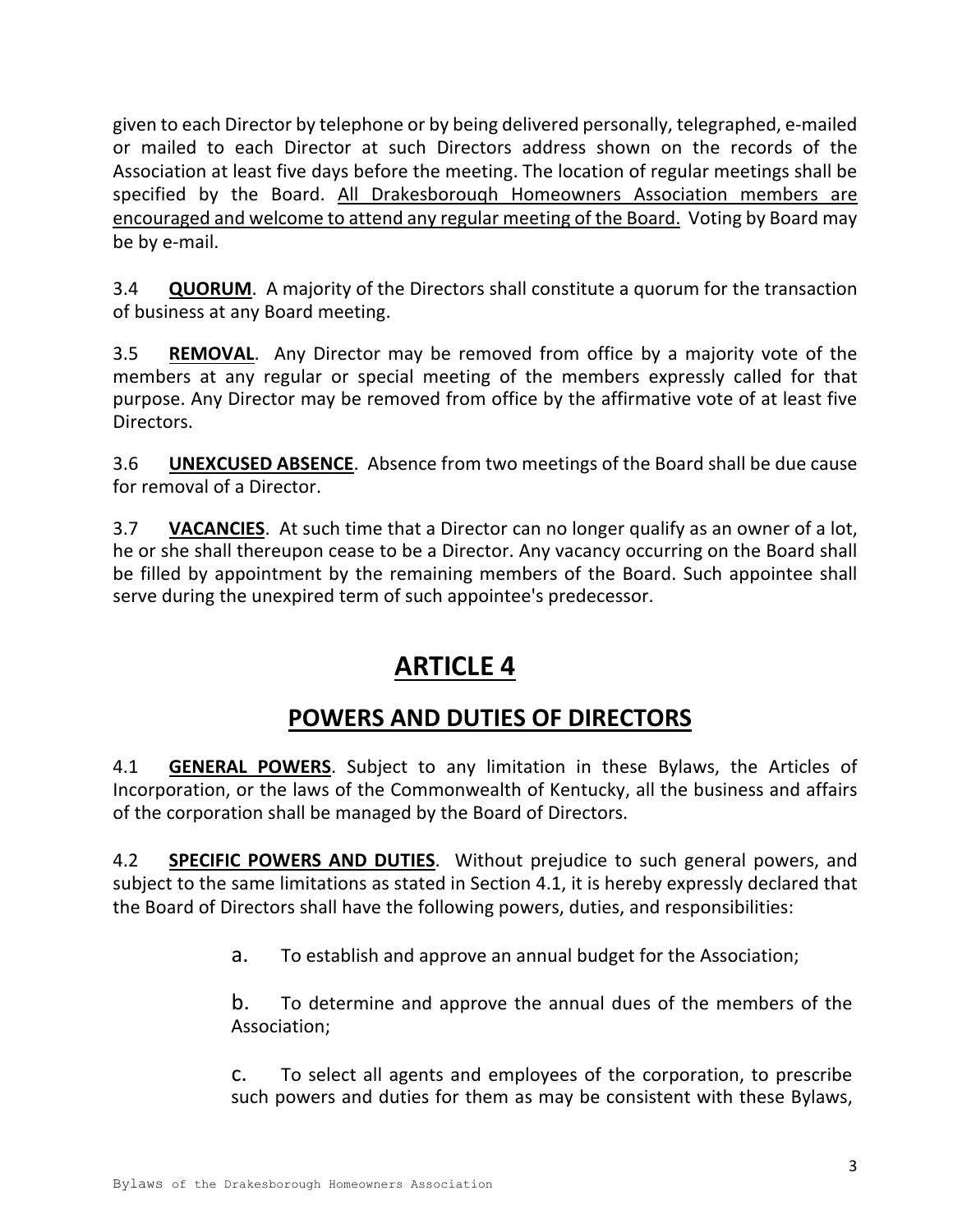the Articles of Incorporation, and the laws of the State of Kentucky, to fix their compensation, if any, and to require from them security for faithful performance if deemed desirable;

d. To authorize the Treasurer to disburse funds in accordance with the approved and adopted budget, provided that when expenditures for capital improvements are contracted or authorized, the Board of Directors shall have received a firm estimate or bid stating precisely what work or service is to be done, the time for completion and the charges thereof;

e. To maintain a complete record of all minutes and acts, and to present full financial statement to the regular annual meeting of the members, showing in detail the condition of the affairs of the corporation;

f. To appoint such committees and task forces as may be deemed necessary to accomplish the purposes and goals of the corporation;

g. To assure that members of the Board of Directors shall not receive compensation for their services to the corporation, but shall be reimbursed by the corporation only for such reasonable expenses as they may necessarily incur in pursuance of the business of the corporation; and

h. To exercise any and all powers necessary to carry out the purposes of the Association. (This includes acting on behalf of DHA to protect the safety, property values and enjoyment of our neighborhood. This includes but is not limited to commercial use of property, AirBnb, bed and breakfasts, rentals, subdivision developments along with serious violations of building restrictions. DHA may only act with a majority vote by the Board. The Board is authorized to retain legal counsel if needed.)

#### **ARTICLE 5 OFFICERS**

5.1 **OFFICERS**. The Officers of the corporation shall be a President, a Vice President, a Secretary, and a Treasurer, all of whom shall be qualified members of the Association, who shall be elected by the Directors from the current Directors.

5.2 **PRESIDENT**. The President shall supervise all activities of the Association, subject to the Board's control, execute all instruments in its behalf, preside at all meetings of the Board of Directors and of the members, call such meetings of the members as shall be deemed necessary, and perform such other duties inherent to such office. The term of office shall be one year, unless duly re-elected.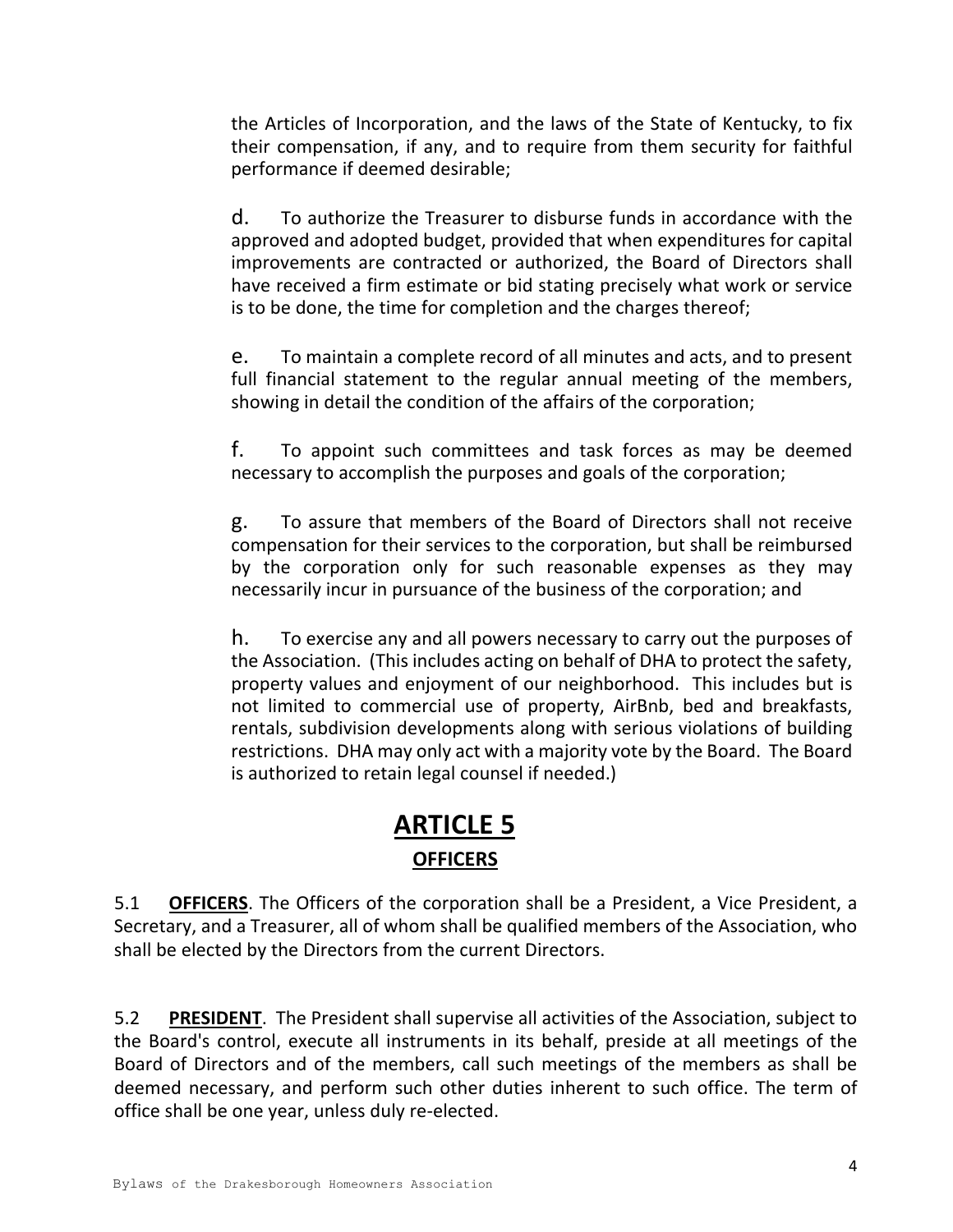5.3 **VICE PRESIDENT**. The Vice President shall assist the President and assume the duties of the President in his/her absence. The term of office shall be one year, unless duly reelected.

5.4 **SECRETARY**. The Secretary shall: (a) keep the minutes of meetings of the members and the Board of Directors in one or more books provided for that purpose; (b) see that all notices are duly given in accordance with the provisions of these Bylaws or as required by law; (c) keep a register of the post office address of each member as furnished to the Secretary by each member; and (d) in general perform all duties incident to the office of Secretary and such other duties as from time to time may be assigned to the Secretary by the President or by the Board of Directors. The term of office shall be for one year, unless duly re-elected.

5.5 **TREASURER**. If required by the Board of Directors, the Treasurer shall give a bond for the faithful discharge of his or her duties in such sum and with such surety or sureties as the Board shall determine. The Treasurer shall: (a) have charge and custody of and be responsible for all funds and securities of the Association; (b) receive and give receipts for moneys due and payable to the Association from any source whatsoever; (c) deposit all such moneys in the name of the Association in such banks, trust companies or other depositories as shall be selected in accordance with the provisions of these Bylaws; (d) prepare the annual budget to be presented to the Board of Directors for approval on or before the January meeting; and (e) in general perform all of the duties incident to the office of Treasurer and such other duties as from time to time may be assigned to the Treasurer by the President or by the Board of Directors. The Treasurer shall provide regular written reports concerning the financial affairs of the corporation to the Board of Directors. In the absence of the Treasurer, an Assistant Treasurer may perform his or her duties. The term of office shall be for one year, unless duly re-elected.

## **ARTICLE 6 DUES**

6.1 **GENERAL**. All members shall be expected to fulfill their fair share of financial obligation and pay to the Association annual dues or charges.

6.2 **DUE DATES FOR DUES**. The Board of Directors shall determine the amount and the due date of the annual dues. Written notice of the annual dues shall be sent to every Drakesborough property owner (as described in Article 2.1) at least 30 days in advance.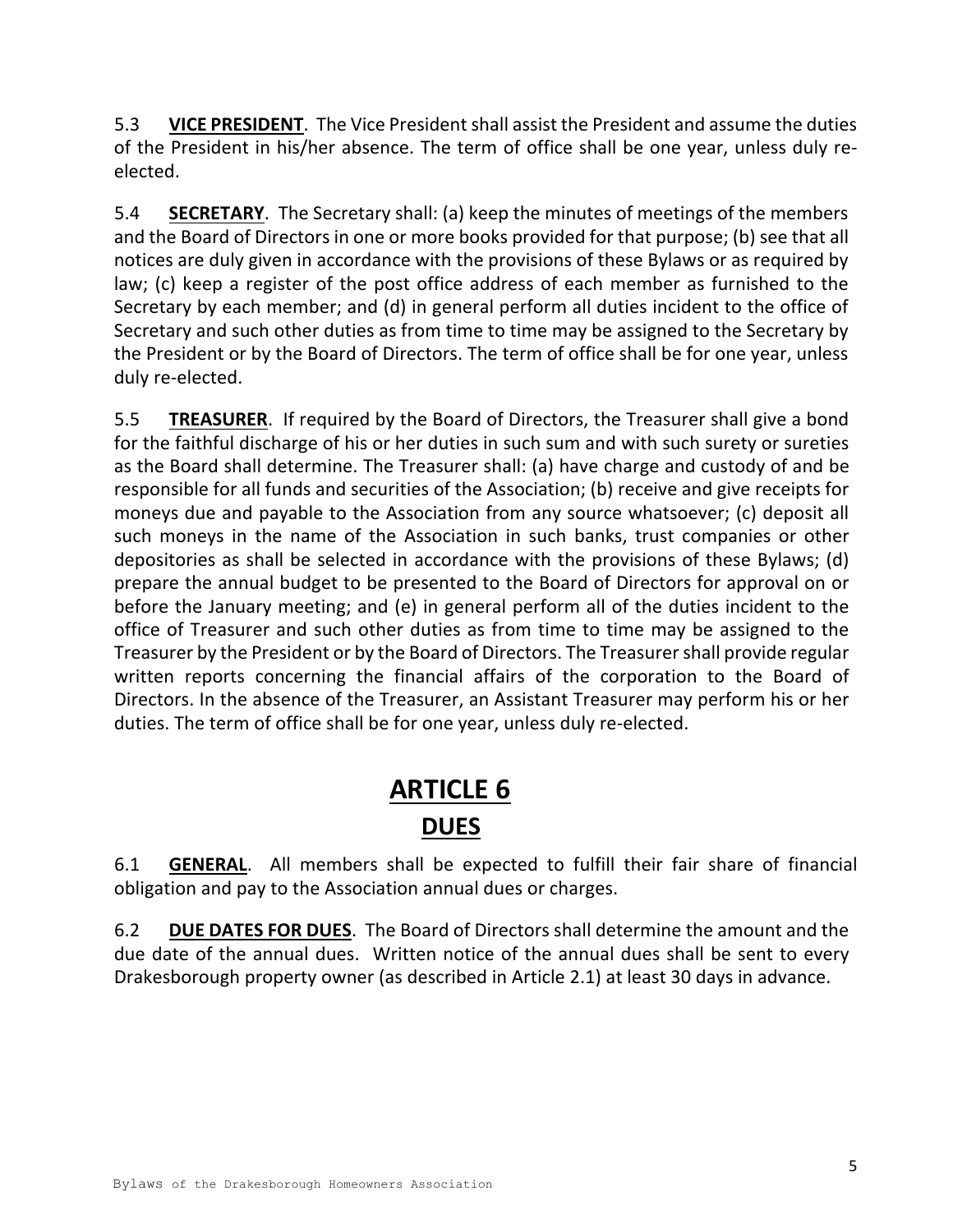## **ARTICLE 7 AMENDMENTS**

7.1 **AMENDMENTS BY THE BOARD**. These Bylaws may be amended by the Board of Directors at any regular meeting or at any special meeting at which a quorum is present, by the affirmative vote of at least four of the Directors present.

## **ARTICLE 8**

## **CONTRACTS LOANS CHECKS AND DEPOSITS**

8.1 **CONTRACTS**. The Board of Directors may authorize any officer or officers, or agent or agents, to enter into any contract or execute and deliver any instrument in the name of and on behalf of the corporation by the affirmative vote of at least four of the Directors present.

8.2 **LOANS**. No loans shall be contracted on behalf of the corporation and no evidences of indebtedness shall be issued in its name.

8.3 **CHECKS AND DRAFTS**. All checks, drafts or other orders for the payment of money, notes or other evidences of indebtedness issued in the name of the Association shall be signed by two Directors of the Association and in such manner as is from time to time determined by resolution of the Board of Directors.

8.4 **DEPOSITS**. All funds of the Association shall be deposited in the appropriate accounts as determined by the Board of the Drakesborough Homeowners Association.

## **ARTICLE 9 FISCAL YEAR**

The fiscal year of the Association shall be the twelve months ending December 31.

## **ARTICLE 10 ACCOUNTING**

The Board of Directors shall prepare and make available upon request by DHA members an annual budget. The Treasurer Report may be filed with the website.